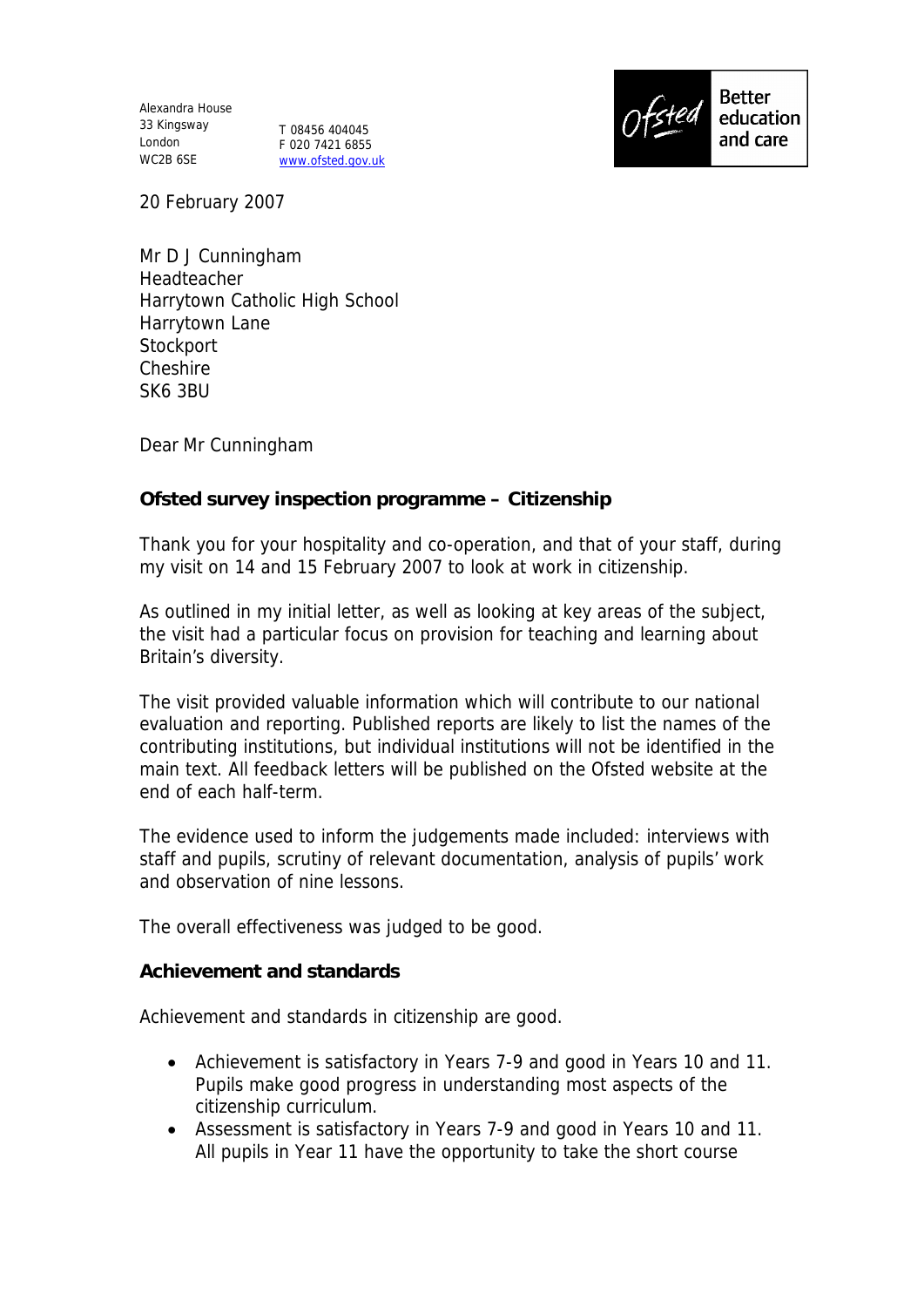GCSE examination in citizenship. Attainment in Key Stage 4 is above average.

- Pupils have many opportunities in lessons to engage in discussion and debate and to complete extended pieces of work. They develop good enquiry, research and communication skills.
- Pupils develop a keen sense of social responsibility. They know that their voice is heard in school but the current lack of a School Council means that pupil voice is limited.

**Quality of teaching and learning** 

The quality of teaching and learning is good.

- Teaching is characterised by good subject knowledge, good relationships, very good planning and effective assessment.
- A safe environment is created for pupils to discuss controversial and difficult issues. Pupils are confident and articulate.

## **Quality of the curriculum**

The quality of the curriculum is good.

- The school has a very accurate picture of what constitutes citizenship and expert knowledge of the National Curriculum requirements for citizenship. Provision is satisfactory in Key Stage 3 and good in Key Stage 4 where all pupils follow the short course for GCSE.
- Citizenship is taught through a combination of discrete lessons and a well-co-ordinated approach within other subjects. Links with religious education are especially productive.
- There is ample opportunity for participation in a variety of citizenshiprelated activities.

**Leadership and management of citizenship**

Leadership and management are good.

- The subjects co-ordinator provides inspiring leadership and effective management which includes comprehensive planning, support for nonspecialist teachers and monitoring of teaching, learning and assessment.
- You and the senior leadership team put citizenship at the heart of school planning, ensuring it has a high profile in school and you have a clear vision for subject development.
- The school has a very accurate picture of strengths and areas where improvements can be made.